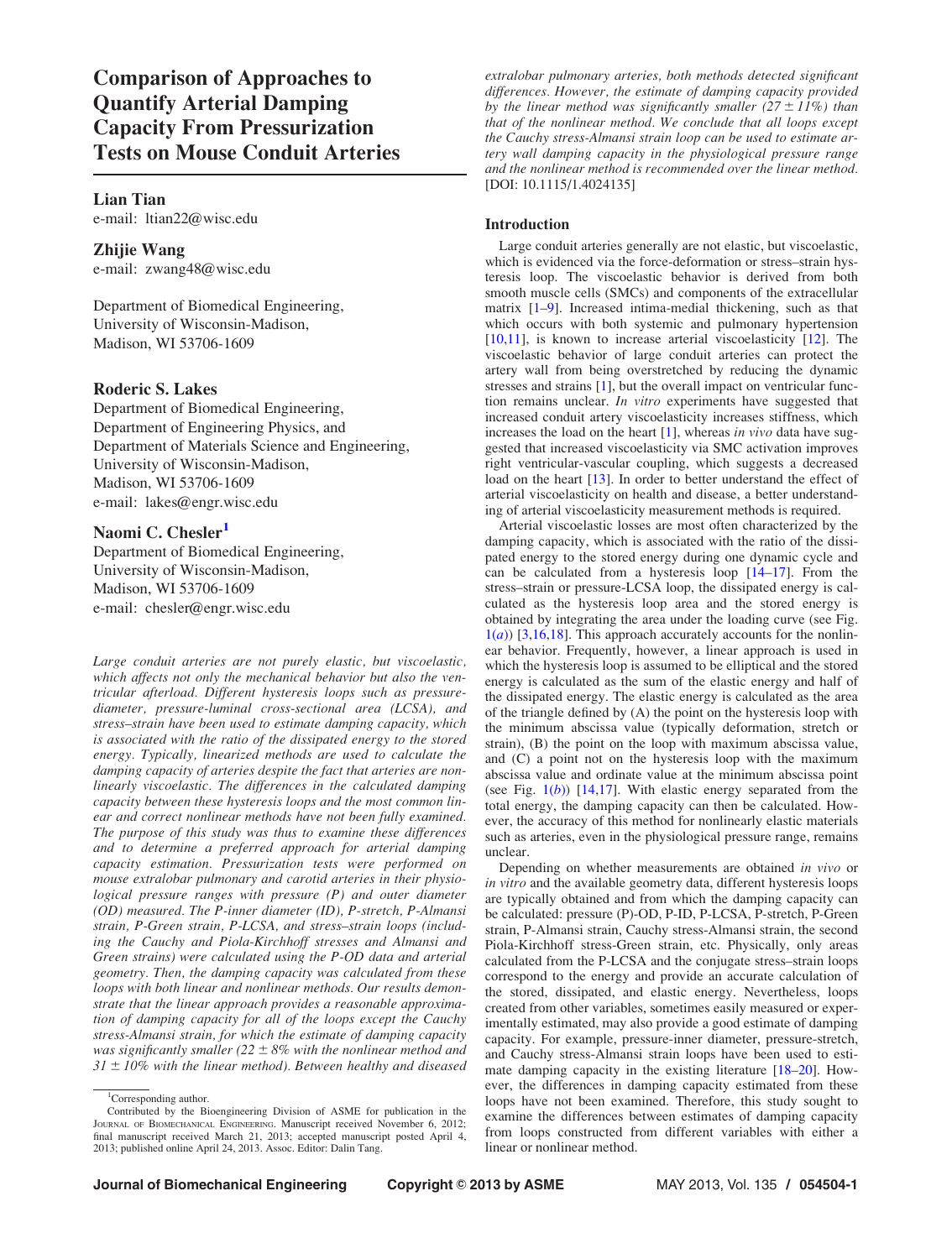<span id="page-1-0"></span>

Fig. 1 Illustration of the estimation of the damping capacity (a) with the nonlinear method on a clockwise pressure-luminal cross-sectional area (P-LCSA) loop obtained from a carotid artery at 10 Hz, and (b) with the linear method on an elliptical P-LCSA loop. Points A and B are the points corresponding to the maximum and minimum LCSA in the hysteresis loop, respectively. Point C is the point with the maximum LCSA value and the pressure value at point A. Here,  $W_D$  is the loop area and and the pressure value at point A. Here,  $W_B$  is the loop area and  $W_S$  is the area under the loading (upper) curve  $\overrightarrow{AB}$  and above the straight line AC. Loading curves are indicated by the arrow. Note that the hysteresis loop in (a) shows a weak nonlinearity in that the loop deviates slightly from an elliptical shape.

## Materials and Methods

Materials. All procedures were approved by the Institutional Animal Care and Use Committee at the University of Wisconsin-Madison. Data from two strains of mice were used. The first is a transgenic strain (Col1a1) in which type I collagen is resistant to degradation in homozygous mutant mice (see Refs. [\[20](#page-5-0),[21\]](#page-5-0) for more details on the mouse strain); there are no known defects in homozygous wild type mice. Left common carotid arteries were harvested from thirteen one-year old and five two-year old wildtype (Col1a1<sup>+/+</sup>) and transgenic (Col1a1<sup>R/R</sup>) mice after euthanasia. The second is an inbred strain of mouse (C57BL/6J), which is often used as a background strain for transgenic mice and is also commonly used to investigate the effects of hypoxia-induced pulmonary hypertension on pulmonary vascular remodeling [[19,22](#page-5-0)–[25\]](#page-5-0). Extralobar left main pulmonary arteries were harvested from five male mice exposed only to control (normoxic) conditions and another five male mice exposed to normobaric hy-

Table 1 Summary of mouse strain, number, sex, age, and the treatment

| Artery      | Mouse strain $n$                                                                   |        | <b>Sex</b> | Age                                                                                                                          | Exposure/treatment                       |
|-------------|------------------------------------------------------------------------------------|--------|------------|------------------------------------------------------------------------------------------------------------------------------|------------------------------------------|
| <b>LCCA</b> | $\text{Collal}^{+/+}$<br>$Col1a1^{R/R}$<br>$Colla1^{+/+}$<br>Collal <sup>R/R</sup> |        |            | 3 1F, 2M $24 \pm 0.1$ months<br>3 2F, 1M $23 \pm 0.1$ months<br>5 2F, 3M $12 \pm 0.1$ months<br>8 4F, 4M $12 \pm 0.1$ months | None<br>None<br>None<br>None             |
| LPA         | C57BL/6J                                                                           | 5<br>5 | 5M<br>5M   | $13 \pm 1$ weeks<br>$13 \pm 1$ weeks                                                                                         | None<br>21 days of hypoxia<br>$+$ SU5416 |

Note: LCCA denotes the left common carotid artery; LPA denotes the left pulmonary artery;  $n$  is the number of mice; F denotes female; M denotes male; and SU5416, is a vascular endothelial growth factor inhibitor.

poxia (10%  $O_2$ ) for 21 days and also injected once weekly with vascular endothelial growth factor inhibitor (SU5416, 20 mg/kg, intraperitoneal injection) to worsen the degree of pulmonary hypertension in these mice [\[26](#page-5-0),[27\]](#page-5-0). More details are provided in Table 1.

We chose these data because they represent healthy and diseased states for both systemic and pulmonary conduit arteries. This diversity allows us to check the robustness of the approaches for calculating the damping capacity for large arteries of different stiffness, thickness, and composition.

Isolated Vessel Pressurization Test. The arteries were mounted to glass microcannulas (outer diameter of tip =  $410 \mu m$ ) in an arteriograph chamber (Living Systems Instrumentation, Burlington, VT) and longitudinally stretched (140% for left pulmonary arteries, an estimate of in vivo stretch, and 150% for left common carotid arteries, average measured in vivo stretch). Neither buckling nor collapse was observed during the test in the pressure range applied. The arteries were perfused and superfused with calcium- and magnesium-free phosphate-buffered saline (PBS). An oscillatory flow pump (EnduraTec TestBench, Bose Corporation, Eden Prairie, MN) was used to achieve sinusoidal pressurization at 10–50 mm Hg for the left pulmonary artery and 90–120 mm Hg for the carotid at the frequencies of 1, 5, and 10 Hz. During the dynamic tests, the pressure and outer diameter were simultaneously recorded by IonWizard software (Version 6.0, IonOptix, Milton, MA) using in-line pressure transducers (with an error of 1%; APT300, Harvard Apparatus, March-Hugstetten, Germany) with high-frequency amplifiers (Module TAM-A, Harvard Apparatus, March-Hugstetten, Germany) to measure pressure at an acquisition frequency of 250 Hz and a CCD camera (IonOptix, Milton, MA) connected to an inverted microscope (Olympus, Center Valley, PA) to measure the outer diameter (OD) at  $4\times$  magnification with an acquisition frequency of 240 Hz. The pressure-OD data during the dynamically steady state (usually after four sinusoidal cycles) were used for analysis. More details about the test system and protocols can be found elsewhere [\[19](#page-5-0)–[21,25](#page-5-0)].

Calculations: Geometry, Stretch, and Stress. To estimate the inner diameter (ID) and the circumferential stretch and strain of carotids at different pressures a short ring, approximately 0.5 mm long in the longitudinal direction, was cut from the proximal end before the dynamic test and cut open to obtain the strain- or stress-free state. A scaled digital image of the cross-sectional area of the opened artery ring was then obtained with an inverted microscope (TE-2000, Nikon, Melville, NY). Combining the geometry of carotids at the strain-free state (with a random error of less than 4%) and the longitudinal stretch and OD during the dynamic test, the ID during the dynamic test was estimated by assuming incompressibility. The circumferential stretch  $(\lambda)$  at the mid-wall of the strain-free state was calculated as the ratio of the circumferences of the mid-wall at the strain-free state  $(C_0)$  and at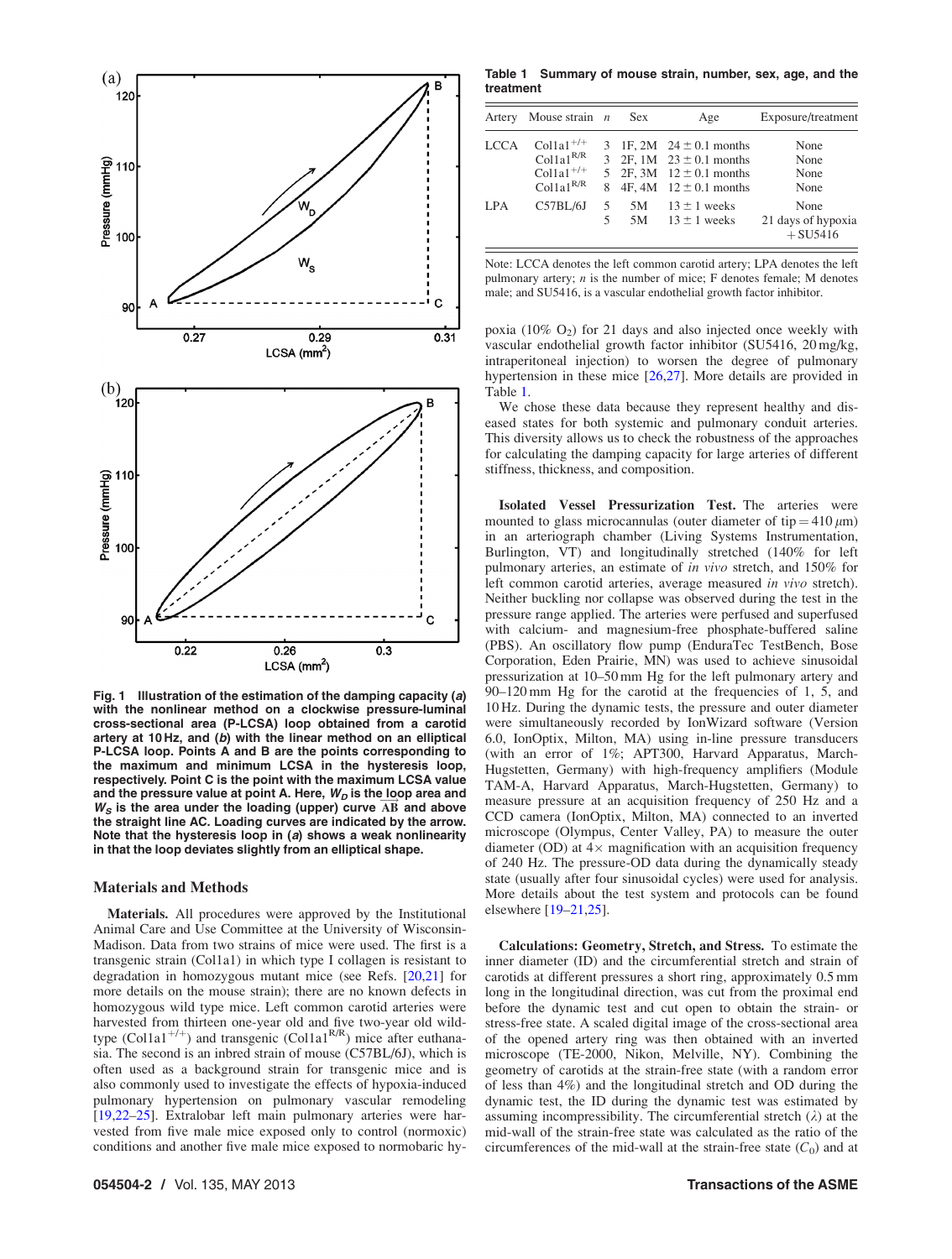<span id="page-2-0"></span>different pressures  $(C_P)$ , i.e.,  $\lambda = C_P/C_0$ . Detailed calculations can be found elsewhere [\[28](#page-5-0)].

For the left pulmonary arteries, a slightly different procedure to estimate the ID and stretch was used due to its thin wall. The OD at zero pressure during the pressurization test was taken as the reference length  $(OD<sub>0</sub>)$ . The wall thickness was also obtained optically at a pressure of 40 mm Hg. Assuming incompressibility, the ID at different pressures was then calculated [\[20](#page-5-0),[21\]](#page-5-0). From the optically measured OD during the dynamic test, the circumferential stretch was calculated as  $\lambda = OD/OD_0$ .

With the OD, ID, and stretch known, the stress and strain were calculated as follows. The mid-wall circumferential Green strain (E) and Almansi strain (e) are  $E = (1/2)(\lambda^2 - 1)$  and  $e = (1/2)(1 - (1/\lambda^2))$ , respectively, where  $\lambda$  is the mid-wall circumferential stretch. The luminal cross-sectional area (LCSA) is calculated as  $LCSA = \pi ID^2/4$ . Because the thickness-to-ID ratios were  $0.025 \pm 0.003$  and  $0.052 \pm 0.012$  for left pulmonary arteries at 10 mm Hg and carotids at 90 mm Hg, respectively, a thinwalled assumption was adopted for simplicity. With this assumption, the average circumferential Cauchy stress can be estimated as  $\sigma = P \cdot ID/2h$  [[7](#page-5-0)], where h is the arterial wall thickness of the artery at an internal pressure P. The second Piola-Kirchhoff stress can be expressed as  $\dot{S} = \sigma / \lambda^2$ .

Calculation: Damping Capacity. Nonlinear and linear methods were used to calculate the damping capacity from a dynamic hysteresis loop, as shown in Fig. [1.](#page-1-0) For the nonlinear method, the total stored energy  $(W_S)$  due to loading was calculated as the area enclosed by the loading (upper) curve  $\overrightarrow{AB}$  and the two straight lines BC and CA (see Fig.  $1(a)$  $1(a)$ ). The dissipated energy  $(W_D)$  is defined as the area of the hysteresis loop for any x-y pair of deformation/strain and pressure/stress [\[3,14,15,17](#page-5-0)], i.e.,  $W_D = \int_A^B y \cdot dx + \int_B^A y \cdot dx$ , with the first and second integrals using the loading (upper) and unloading (lower) curves, respectively. The damping capacity  $(d)$  is then defined as

$$
d = \frac{W_D}{W_S} \tag{1}
$$

Since the product of the pressure and LCSA is the total external mechanical work done by the blood in vivo or PBS in the pressurization test in vitro, we chose the damping capacity calculated from the P-LCSA loop as a reference for comparison with that from other hysteresis loops.

For the linear method, it is assumed that the hysteresis loop has a slanted elliptical shape. In this case, the stored energy is calculated as the area enclosed by the straight lines AB, BC, and CA plus half the dissipated energy (see Fig.  $1(b)$  $1(b)$ ) and the area of the triangle ABC is the stored elastic energy during the loading phase  $W_E$  (see Fig. [1\(](#page-1-0)b)) [\[14,15](#page-5-0)]. The damping capacity, using this linear assumption  $(d')$ , was calculated as

$$
d' = \frac{W_D}{W_S'} = \frac{W_D}{W_E + \frac{1}{2}W_D}
$$
 (2)

Note that the linear method is only strictly valid for an elliptical loop generated by a linear material. This method was applied in order to examine its appropriateness for the approximation for nonlinear materials (i.e., arteries) loaded in their physiological pressure ranges.

**Statistics.** All of the data are presented as mean  $\pm$  SD unless specified otherwise. Simple linear correlations were determined between the damping capacity calculated from different loaddeformation loops and between the nonlinear and linear methods. The Anderson-Darling test was used to test the normal distribution of the damping capacity in each group and Student's t-test was used to compare the average damping capacity between groups. The paired t-test was used to compare the damping capacity calculated from the pressure-LCSA, Cauchy stress-Almansi strain, and the second Piola-Kirchhoff stress-Green strain loops and between the nonlinear and linear methods. A P-value of less than 0.05 was considered significant.

## Results

We observed linear correlations between the damping capacity calculated from the pressure (P)-LCSA loop and those from other hysteresis loops via the nonlinear method, as shown in Fig. 2. Because the damping capacity varies with frequency, we considered the damping capacity at all three tested frequencies (1, 5, and 10 Hz) with each point indicating one artery at one frequency. Strong linear correlations were evident, with the goodness of fit represented by the coefficient of determination ( $R^2 > 0.99$  for all of the correlations). The damping capacity calculated from the Cauchy stress-Almansi strain and the second Piola-Kirchhoff stress-Green strain loops were consistently less than that calculated from the P-LCSA loop, with average differences of  $-22 \pm 8\%$  and  $-1.6 \pm 0.9\%$ , respectively. These differences were statistically significant ( $P < 0.00001$ ). With the linear method, strong linear correlations between the damping capacity calculated from these loops were also observed (data not shown;  $R^2 = 0.96$  for the Cauchy stress-Almansi strain versus the P-LCSA and  $R^2 > 0.99$  for all of the other correlations). As with



Fig. 2 Linear correlation between the damping capacity (d via the nonlinear method) calculated from the (a) pressure (P)-OD, (b) P-ID, (c) P-stretch  $(\lambda)$ , (d) P-Green strain  $(E)$ , (e) P-Almansi strain (e), (f) Cauchy stress-Almansi strain ( $\sigma$ -e), and (g) the second Piola-Kirchhoff stress-Green strain (S-E) loops and that calculated from the P-LCSA loop at the frequencies of 1, 5, and 10 Hz. (LCCA denotes the left common carotid artery and LPA denotes the left pulmonary artery.)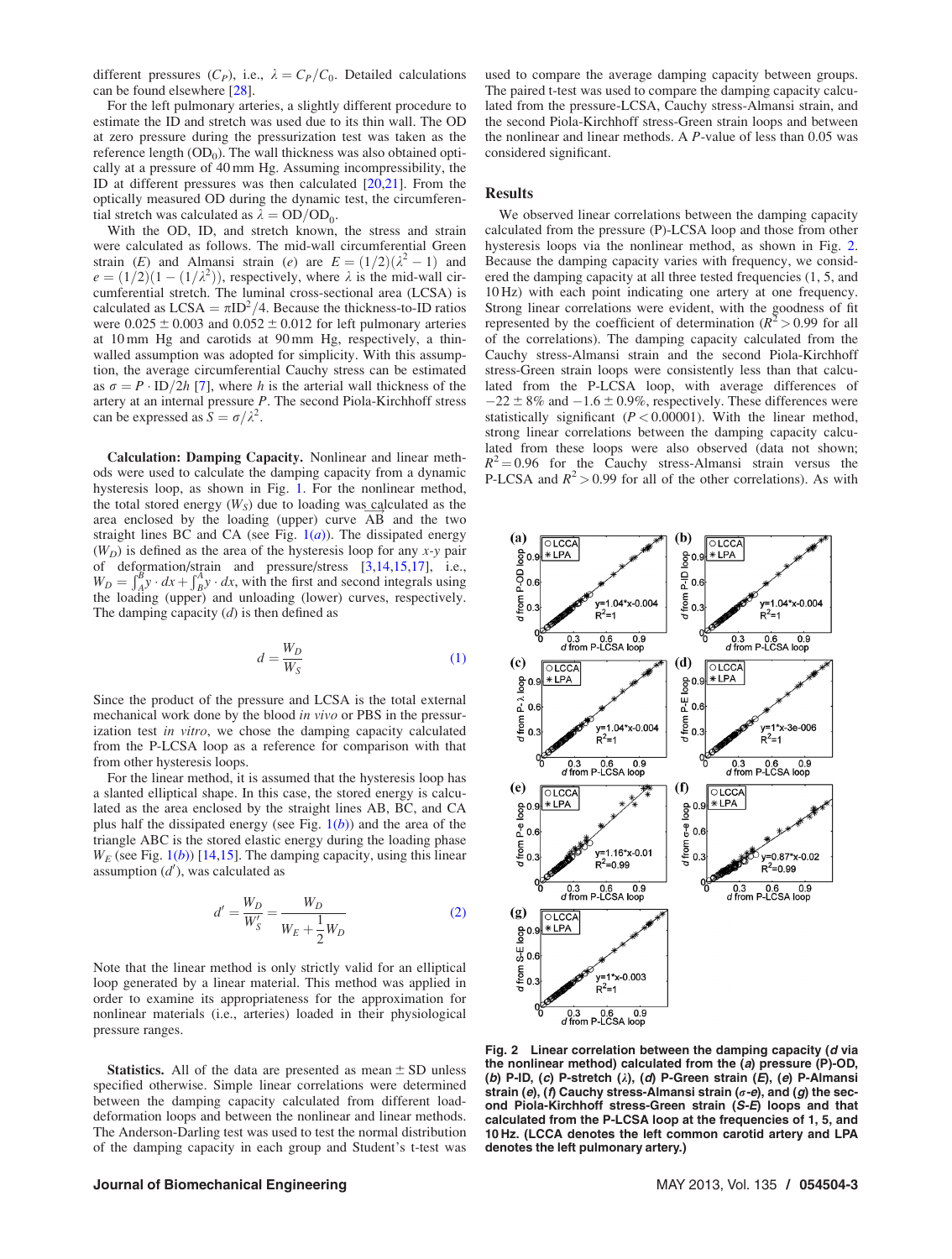<span id="page-3-0"></span>

Fig. 3 Linear correlation between the damping capacity calculated from the P-LCSA loops at all three frequencies (1, 5, and 10 Hz) with the linear and nonlinear methods. (LCCA denotes the left common carotid artery and LPA denotes the left pulmonary artery.)

the nonlinear method, the damping capacity calculated using the linear method from the Cauchy stress-Almansi strain and the second Piola-Kirchhoff stress-Green strain loops were consistently smaller than that calculated from the P-LCSA loop with average differences of  $-31 \pm 10\%$  and  $-1.2 \pm 0.6\%$ , respectively  $(P < 0.00001)$ .

To compare the difference in the damping capacity calculated from the nonlinear method and the linear method based on the P-LCSA, the damping capacity calculated via the linear method is plotted versus that from the nonlinear method (see Fig. 3). A strong linear correlation was observed ( $R^2 = 0.97$ ), but the slope (0.82) was less than 1. The linear method provided a consistently smaller estimate of damping capacity compared to the nonlinear method, with an average difference of  $-27 \pm 11\%$  (P < 0.00001). Only about 27% of cases had an absolute difference of less than 20% and the differences reached 30% and even 40% for some cases in which the hysteresis loops were far from an elliptical shape (see Fig. 4 for an example with varied differences).

To investigate the ability of the linear method to detect the differences between healthy and diseased conditions and at different frequencies, we chose the C57BL/6J mice under normoxia condition as group 1 and the pulmonary hypertensive (hypoxia- and SU5416-treated) C57Bl/6J mice as group 2. We then compared the damping capacity calculated from the nonlinear and linear methods (see Fig. 5). Both methods detected a significantly smaller damping capacity in group 2 as compared to group 1 at all three frequencies ( $P < 0.007$ ). In addition, both methods detected significant increases in the damping capacity as the frequency increased  $(P < 0.01)$  for both groups, except for group 1 between 5 and 10 Hz via the nonlinear method ( $P = 0.06$ ). The linear method provided a significantly smaller estimate of the damping capacity compared to the nonlinear method for the two groups at all frequencies ( $P < 0.04$ ).

### **Discussion**

In this study we compared the damping capacity calculated from several different types of loading-deformation loops of extralobar pulmonary arteries and common carotid arteries at physiological pressures and from nonlinear and linear methods. Our major finding is that all of the types of loading-deformation hysteresis loops provide almost the same value of damping capacity with either the linear or nonlinear method except for the Cauchy stress-Almansi strain loop, which generates significantly smaller values. Both the linear and nonlinear methods can



Fig. 4 Representative experimental pressure-LCSA loops that have different damping capacities calculated from the linear method versus the nonlinear method with differences of (a)  $20.4\%$  from a left pulmonary artery (LPA) at 10 Hz, (b)  $-9.7\%$ from a LPA at 10 Hz, (c) -24% from a LPA at 5 Hz, and  $(d)$  -43% from a LPA at 1 Hz. Loading curves are indicated by the arrow. Note that the loops in  $(c)$  and  $(d)$  show a strong nonlinearity.



Fig. 5 Damping capacity calculated from the nonlinear and linear methods with the P-LCSA at different frequencies (1, 5, and 10 Hz). In the legend, N denotes the nonlinear method; L denotes the linear method; 1 denotes group 1; 2 denotes group 2. The symbol  $4$  denotes  $P < 0.05$  for group 1 versus group 2 for the same method (nonlinear or linear); the '#' symbol denotes  $P < 0.05$  for the linear versus nonlinear method for the same group.

detect significant differences in damping capacity between groups, although the damping capacity calculated from the linear method was consistently smaller than that from the nonlinear method.

The damping capacity calculated from the pressure (P)-OD, P-ID, P-stretch, P-Almansi strain, and P-Green strain loops were almost the same as that calculated from the P-luminal cross-sectional area (LCSA) loop. The reason for such good agreement between different loops is that the OD, ID, stretch, Almansi strain, and Green strain are approximately linearly related to the LCSA in a physiological pressure range. For an arbitrary pressure range, these parameters (ID, OD, etc.) are nonlinearly related to each other. However, for the left pulmonary artery and carotid artery in the physiological pressure ranges, artery deformation is small and, consequently, a linear approximation is reasonable. As a result, the linear relationship between the LCSA and the other parameters (OD, ID, stretch, and strains) leads to linear increases or decreases in both the increased stored energy  $(W<sub>S</sub>)$  and the dissipated energy  $(W_D)$ . The damping capacity, which is associated with the ratio of the two energies, as defined in Eq.  $(1)$ , remains the same. It is worth noting that these P-OD, P-ID, P-stretch, P-Almansi strain, and P-Green strain loops do not reveal energy.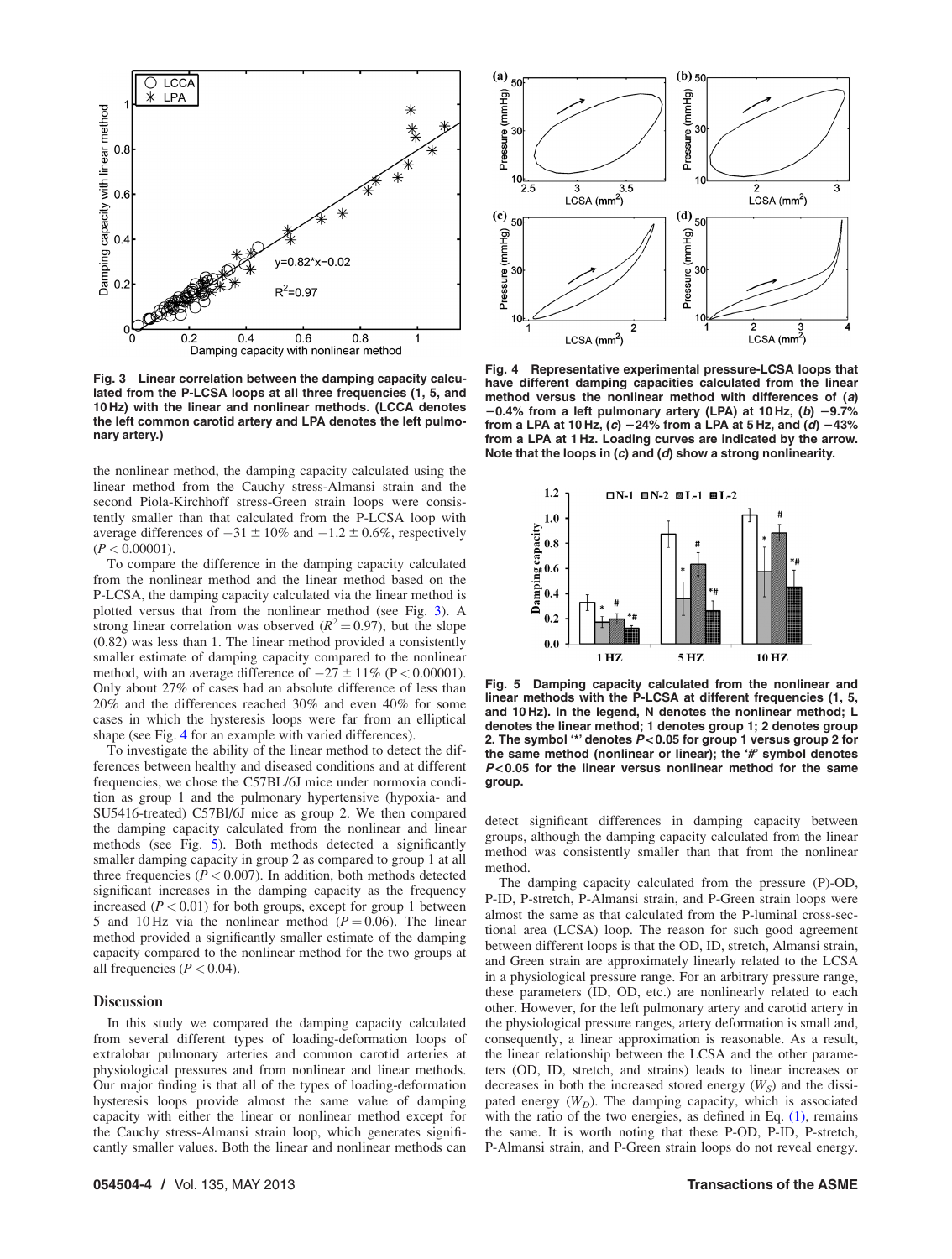

Fig. 6 Representative relations between the pressure and two stresses (the Cauchy and the second Piola-Kirchhoff stresses) in one observed dynamic cycle for a carotid artery at 10 Hz. The loading curve is indicated by the arrow. Note that the Cauchy stress-pressure loop is anticlockwise.

However, due to the aforementioned nearly linear relationship, these loops provide a good estimate of the damping capacity.

The damping capacity calculated from the Cauchy stress-Almansi strain and the second Piola-Kirchhoff stress-Green strain loops show a different correlation than that from the P-LCSA loop (see Fig. [2\)](#page-2-0). The reason for this difference is that the Cauchy stress and the second Piola-Kirchhoff stress have different relationships with pressure, as shown in Fig. 6. An approximately linear relationship exists between the second Piola-Kirchhoff stress and pressure, which, when combined with the approximately linear relationship between Green strain and LCSA, leads to almost the same result of the damping capacity calculated from the second Piola-Kirchhoff stress-Green strain and P-LCSA loops. However, the Cauchy stress is nonlinearly related to pressure and the difference of the dependence of the Cauchy stress on loading and unloading results in an anticlockwise Cauchy stress-pressure loop. Such an anticlockwise loop then leads to a thinner Cauchy stress-Almansi strain loop than the P-LCSA loop, which decreases the calculated dissipated energy (i.e., the loop area) and, thus, the damping capacity.

The difference between the Cauchy stress-Almansi strain and the second Piola-Kirchhoff stress-Green loops can be explained from the energy point of view. In solid mechanics, a conjugate pair of stress and strain should be used to calculate the strain energy. The second Piola-Kirchhoff stress is conjugate to the Green strain [[29\]](#page-5-0); however, the Cauchy stress is not conjugate to the Almansi strain [\[30](#page-5-0)]. Therefore, while the product of the second Piola-Kirchhoff stress and Green strain results in the strain energy, the product of the Cauchy stress and Almansi strain does not. The use of the Cauchy stress-Almansi strain loop for the estimation of damping capacity is suitable only when both the Cauchy stress and Almansi strain are (approximately) linearly related to the second Piola-Kirchhoff stress and Green strain, respectively.

It is important to note that in the isolated vessel test, the artery deforms in both the circumferential and radial directions. The energy calculated from the P-LCSA loops represents the total external work and the damping capacity calculated from this loop provides the overall damping behavior of the artery in both the circumferential and radial directions. In contrast, the second Piola-Kirchhoff stress-Green strain loop in this study only represents the deformation and energy in the circumferential direction and the damping capacity calculated from this loop only provides the damping property in the circumferential direction. Nevertheless, the damping capacity in the circumferential direction calculated from the second Piola-Kirchhoff stress-Green strain loop is well correlated to the overall damping capacity calculated from the P-LCSA loop (slope = 0.996,  $R^2 = 1.0$ , see Fig. [2\(](#page-2-0)g)) with a very small difference of  $-1.6\% \pm 0.9\%$ , indicating that either the damping capacity in the radial direction is close to that in the circumferential direction or the dissipated and stored elastic energies in the radial direction are much less than those in the circumferential direction and can be neglected. For either case, the damping capacity in the circumferential direction is a good estimation of the overall damping capacity.

For the same loops, the nonlinear and linear methods provide similar damping capacity values in some cases but large differences (greater than 20%) in other cases. Theoretically, the linear method is suitable for linear materials with an elliptical stress–strain loop under sinusoidal loading and the nonlinear method can be applied to both linear and nonlinear materials. The mechanical behavior of arteries is generally nonlinear and thus, the elastic energy  $(W'_S)$  calculated as the triangle area (see Fig.  $1(b)$  $1(b)$ ), overestimates the true elastic energy. This leads to an overestimate of the total increased energy and an underestimate of the damping capacity (see Eq.  $(2)$ ). However, the arteries may behave linearly in a limited pressure range. In this case, the damping capacity calculated from the linear and nonlinear methods should agree. Such behavior is seen in our data for some arteries at certain frequencies (see Figs.  $4(a)$  $4(a)$  and  $4(b)$ ). For other cases, however, the loops are no longer elliptical but banana-shaped, squashshaped, etc. (see Figs.  $4(c)$  $4(c)$  and  $4(d)$ ). As a result, the linear method provides different damping capacity estimates and significantly different average values for the same group (see Fig. [5\)](#page-3-0). Therefore, the linear method should not be used if the shape of the loop deviates noticeably from elliptical even though this approach is computationally simpler.

Several limitations in our study should be noted. First, we did not perform dynamic mechanical tests in a larger-than-physiological pressure range in which the stress–strain relationships would have become more nonlinear. More nonlinear stress–strain relationships would likely result in more different damping capacity estimates from the P-OD, P-ID, P-stretch, and P-strain loops versus the P-LCSA loops such that the damping capacity estimates from the P-OD, P-ID, P-stretch, and P-strain loops would not be valid. Second, the arteries were only tested in a passive state with smooth muscle cells inactivated by a lack of calcium in the perfusate and superfusate. Because smooth muscle cells also contribute to arterial viscoelastic losses, our calculated damping capacities may differ from those found in vivo. These limitations remain to be considered in future studies but are unlikely to affect our conclusions that the nonlinear method is preferred and energy conjugate pairs of pressure/stress-deformation/strain should be used to calculate damping capacity.

In summary, we have compared the damping capacity calculated from dynamic pressurization tests of large conduit arteries of mice in physiological pressure ranges from several different types of hysteresis loops and from linear and nonlinear methods. We found that the damping capacity calculated from the P-OD, P-ID, P-stretch, P-strain, the second Piola-Kirchhoff stress-Green strain, and the P-LCSA loops are interchangeable and greater than that calculated from the Cauchy stress-Almansi strain loop for both methods and that both methods can detect significant differences in the damping capacity between healthy and diseased states. The linear method consistently underestimated the damping capacity obtained with the nonlinear method and the differences are likely greater with larger pressure ranges for testing. We conclude that the nonlinear method applied to all loop types, except the Cauchy stress-Almansi strain loop, is recommended for the estimation of damping capacity in arteries in physiological pressure ranges.

## Acknowledgment

This study is supported in part by the National Institutes of Health (NIH) Grant Nos. R01-HL086939 (N.C.C.) and